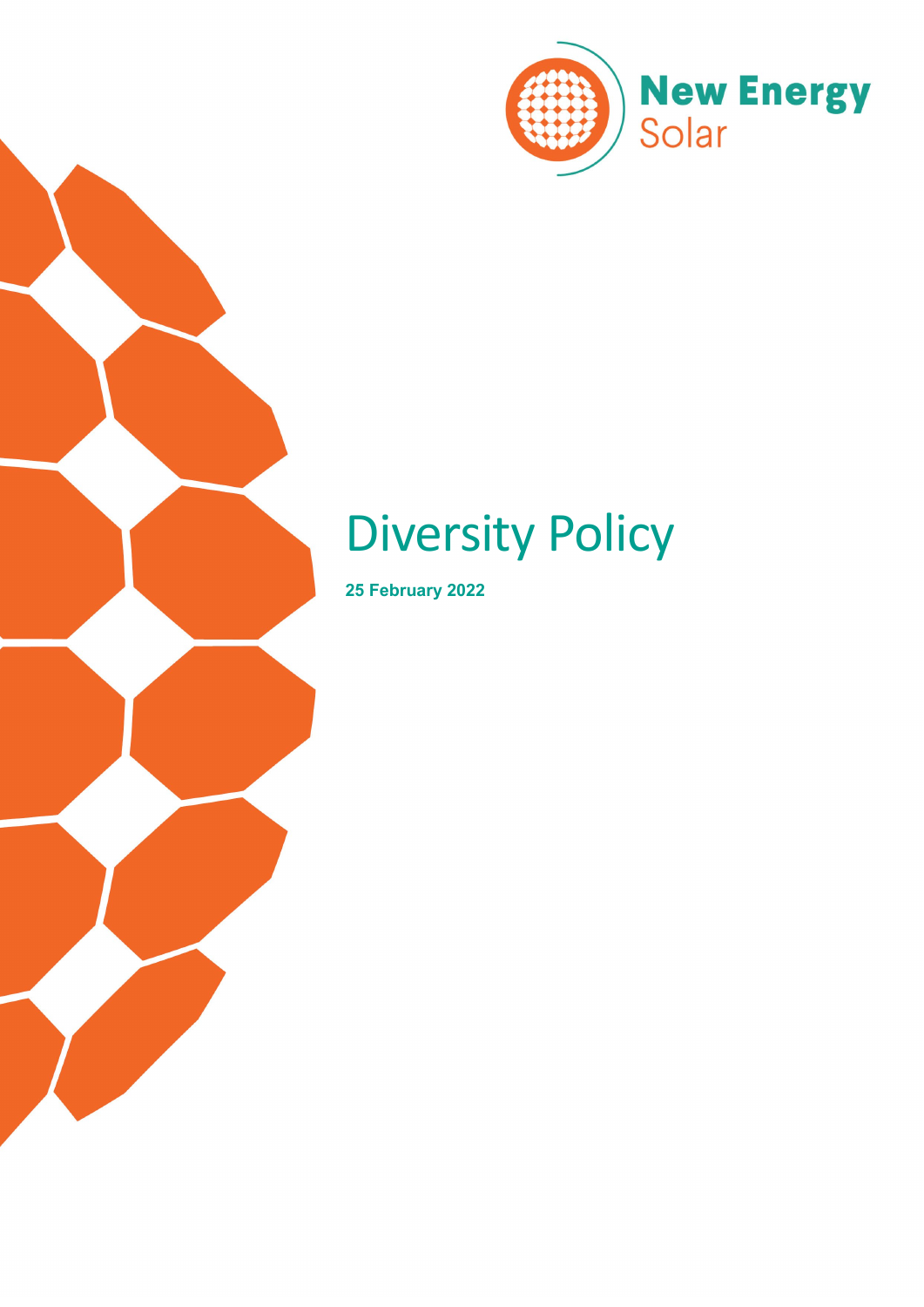

## TABLE OF CONTENTS

- Introduction
- Purpose
- Scope
- Policy

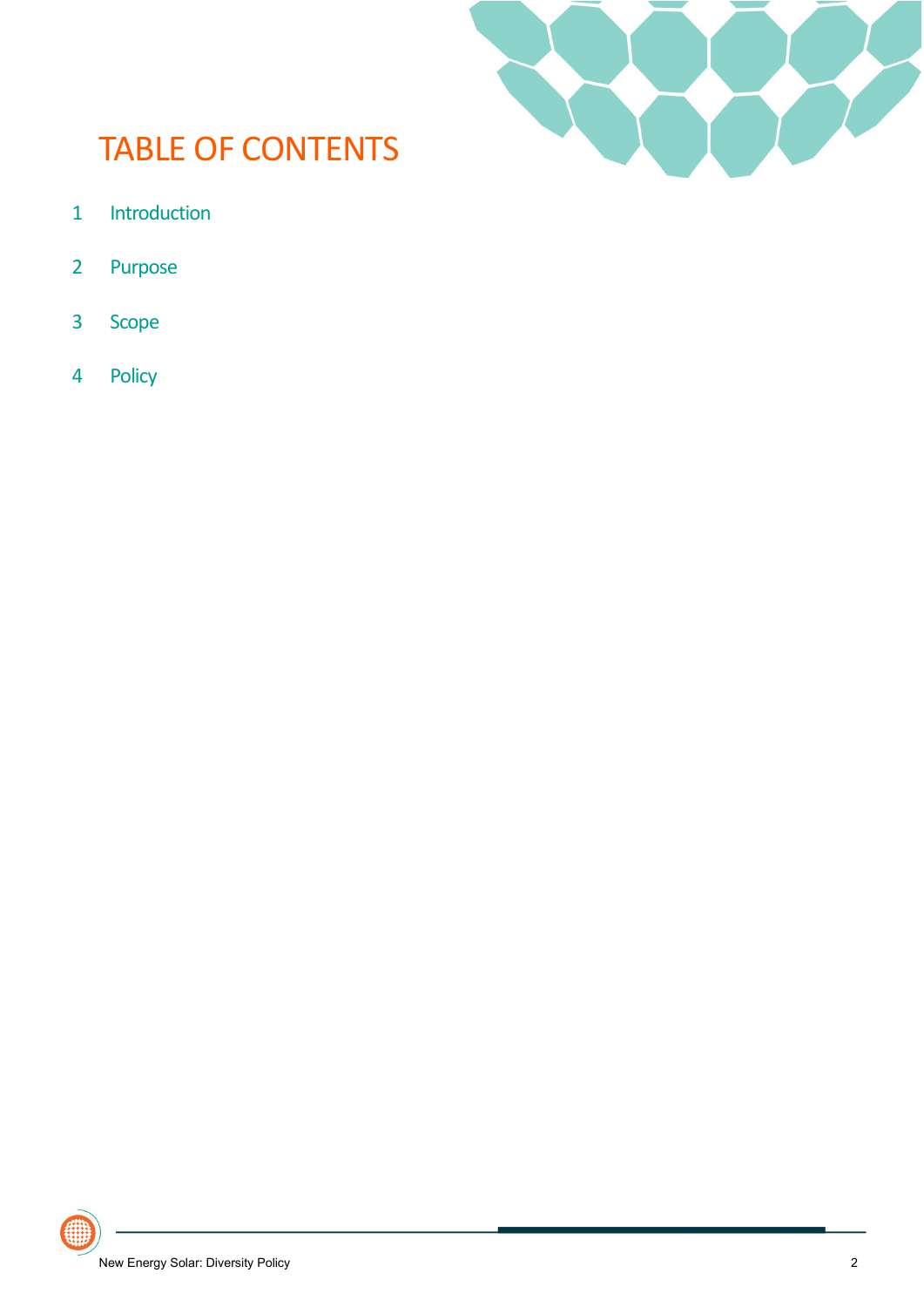

# **1. Introduction**

New Energy Solar Limited (ACN 609 396 983) (**Company**) recognises the importance of diversity and believes that it creates value for shareholders by fostering innovation, productivity and responsiveness.

### **2. Purpose**

This policy sets out the Company's policy in relation to diversity on the Company's Board.

### **3. Scope**

Given the Company does not have any employees, this policy is only applicable to the Company's Board of Directors.

### **4. Policy**

#### Administering the Policy

The Board of the Company will be responsible for administering this Policy.

#### Changes to the Policy

The Board will, annually, review and approve any changes to the Policy which may be required.

#### **Compliance**

The Board will collectively implement and monitor the effectiveness of this Policy.

#### Measurable Objectives

At the commencement of each annual reporting period, in line with this Policy, the Board will establish measurable objectives for achieving diversity on the Board.

#### Assessment of Measurable Objectives

Throughout the annual reporting period, the Board will review the measurable objectives and its progress in achieving each objective.